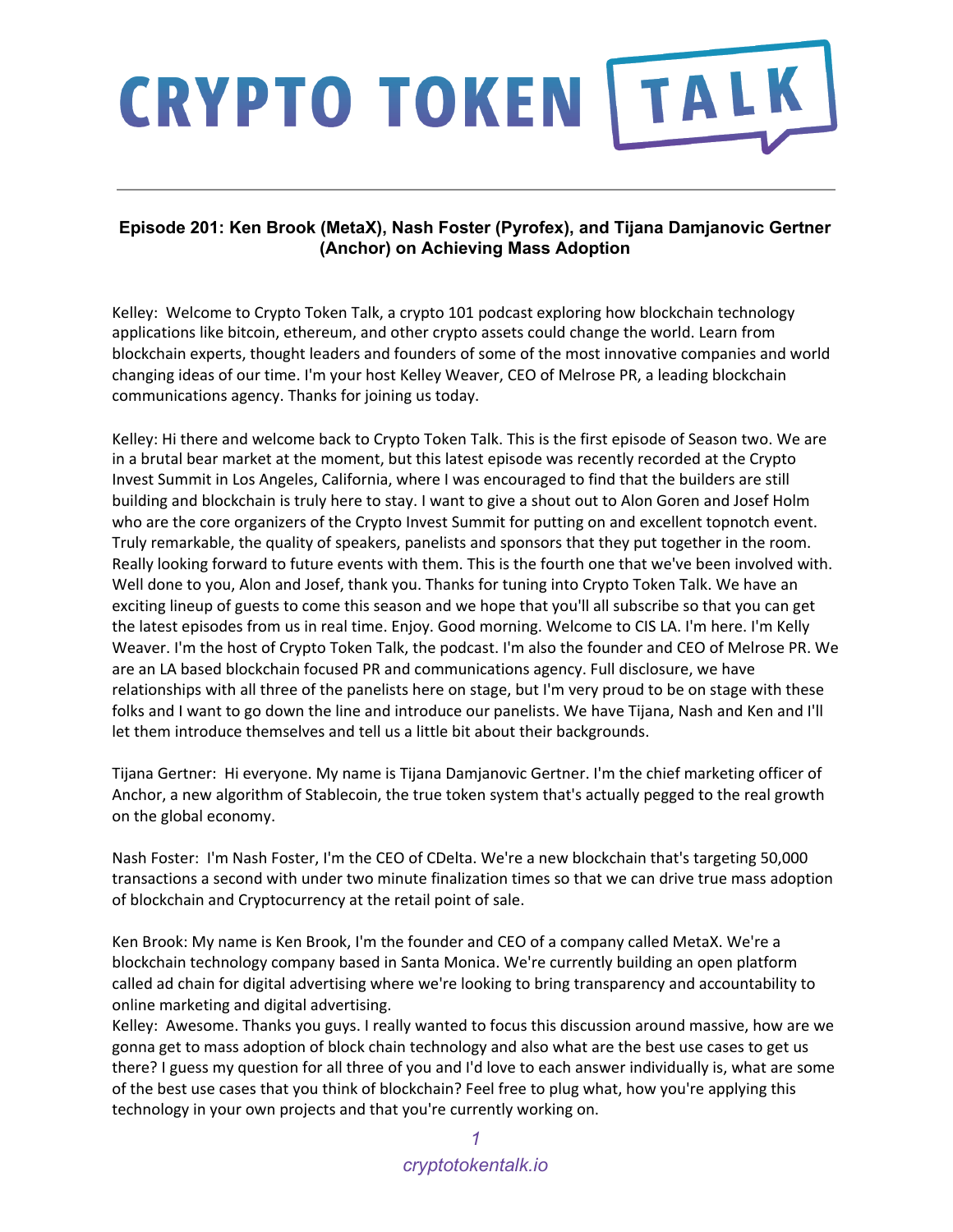Tijana Gertner: In Anchor's case, it's the stable store of value because right now we have numerous cryptocurrencies and a very volatile crypto market. Even more importantly we have volatile Stablecoins. Claiming to achieve stability and not achieving it is a massive problem for people holding those cryptos. What we're trying to do is bring stability to the system through pegging ourselves to the value on the global economy through having a true token system that's being stabilized based on the simplest of law of the market, the law of supply and demand. Hence, bringing that stability that's really necessary and that's able to store of value that won't shift whenever there is a pump and dump for a black swan event.

Kelley: If I get paid in crypto, I know for sure that that value is going to be the same as when you paid me.

Tijana Gertner: If you get paid in Anchors, yes.

### Kelley: Awesome. Nash?

Nash Foster: I think that we're entering a time when everybody is going to do financial transactions on their smartphone. That, I mean, if you hang around with college students today, right? They're like their entire life is right on their phone and for them the idea of using cash or even traditional payment cards is starting to become, why would I do that? Cryptocurrency is just better than all of the traditional approaches that we have. In 15 or 20 years people are going to look back and they're going to be like, "Hey, you remember when I used to have a wallet respect full of credit cards?" Those days are rapidly coming to an end and I think it's going to be replaced with a more secure technology like Cryptocurrency.

### Kelley: Awesome.

Ken Brook: I think, for mass adoption we need to see the continuous development of the infrastructure, so there's an ongoing effort for education. There needs to be improved UI/ UX for using crypto and blockchain technologies. We saw what happened when you had individual and personal speculation with the rise of the value of cryptocurrencies and bitcoin. That drew a lot of interest. Also, I think there needs to be more education and we're now seeing institutional money on the sideline looking to get in, but they're still feeling it out. Now we're approaching a time where we're going to see what it looks like when institutional money gets into the game, not just personal speculation. Where I see the most, I guess ideal use case for a blockchain is when you have disparate stakeholders and either a network, a vertical or like an industry or a supply chain that do not have the incentive to work together.

Ken Brook: You can introduce a blockchain based system that aligns the incentives of those disparate stakeholders within that supply chain or vertical or network and provide an incentive to more efficiently work together and coordinate. We're starting to see just more efficiencies all around in addition to value creation. I think those two things are the most ideal use cases.

Kelley: Yes. Nash, we see things like Venmo being used all the time, centralized solutions for use cases that you were talking about, day to day transactions. What's it gonna take to get crypto used in those circumstances?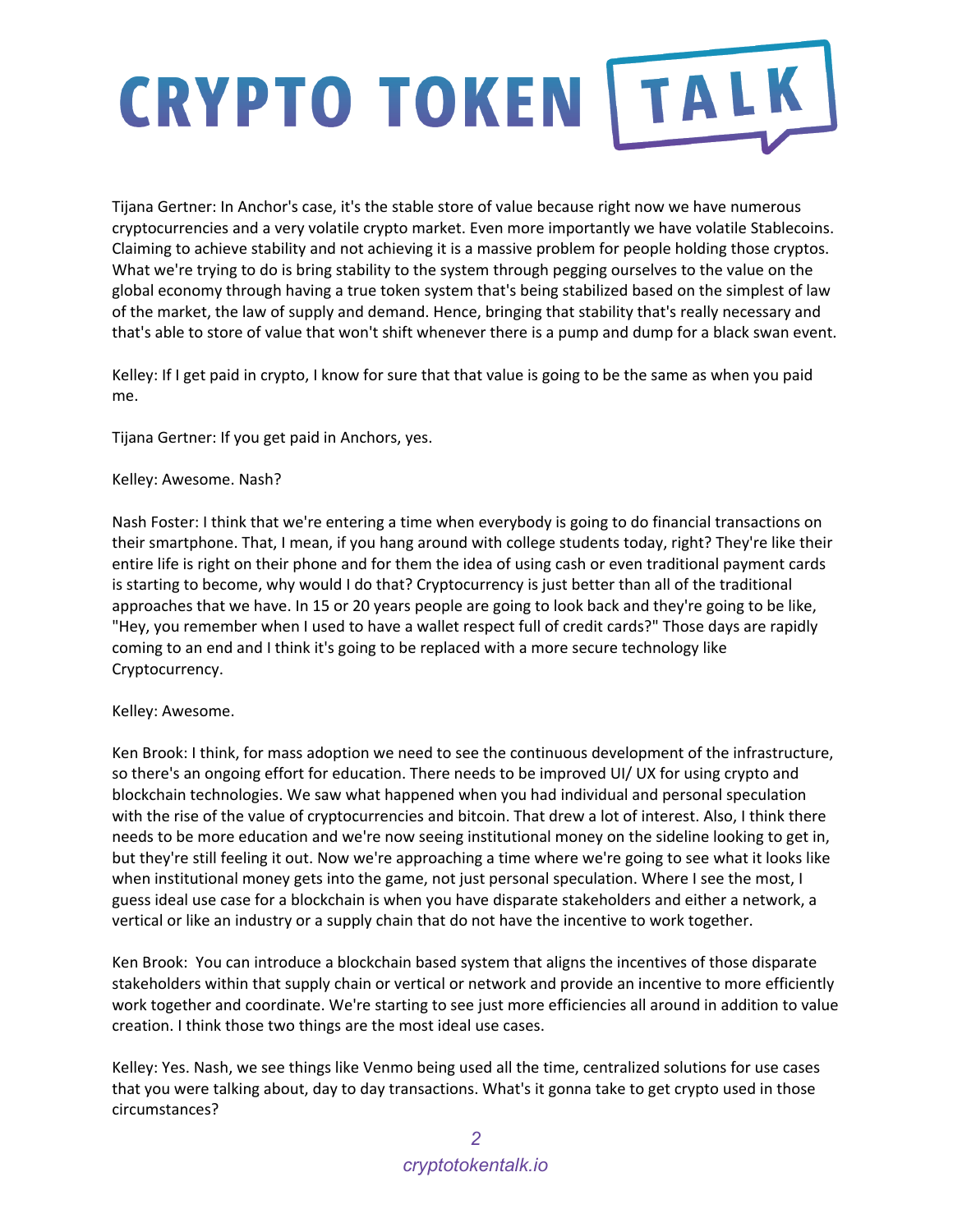Nash Foster: Yeah, well obviously, I think what you said was right on, right? We need other applications with better user interfaces that are straight forward for end users to get onto their devices and to begin using technologies like Venmo, leverage the traditional financial network, but they have social features that allow people to drive their friends to use it. Right. We're going to start to see blockchain and crypto currency applications that do similar type of thing, where maybe you buy dinner and I would go to, we go to split the check, but instead of paying you with Venmo, I'll just pay you with my crypto app. We need those projects to come along, we need that software to get developed. We're not really there yet as of today for the wallets to be as easy to use and as pervasive as they need to be but I think it's coming, I mean it's.

Nash Foster: In 1994 when Amazon was founded, bookstores were like anchor stores in malls and now they're just gone. Right? It takes 20 years for these kinds of changes to get rolled out for the disruption to really take hold and for the market to change.

Nash Foster: We're only 10 years into the crypto revolution, and so I think we can anticipate over the next decade or so that we're going to start to see the applications and the infrastructure and we're going to start to see blockchains that can handle the transaction volume at a reasonable end user latency. Once those technologies come out and get launched and start to drive adoption, then I think it's just going to snowball very rapidly.

Kelley: Ken, you mentioned blockchain is a great use case when there's different stakeholders who all have different objectives and things like that. Can you talk specifically to the ad tech use case because I think it's a really good example of that?

Ken Brook: Sure. In advertising there's misaligned incentives and you have centralized data platforms like Facebook, Google, Amazon that don't have the incentive to share their data. However, recently they're facing pressure from both the government and their users to be more transparent about what's going on with consumer data. With these new data privacy laws that are emerging and with consumer and user demands, these centralized companies are really looking at how to address these issues. We see companies like Facebook exploring blockchain technologies on not only how to potentially curate their network, which is a network of user generated content where you have issues of questionable content being published on live video feeds, questionable posts, what is hate speech, what are all of these things that are easily, I guess by Facebook defendable where it's all the way the first amendment where you have the question or plausible deniability or all of these things, like whose liability is it?

Ken Brook: Looking at how we can introduce new types of maybe protocols that these centralized systems can follow that give the end user the control over their data where it's their first party data they control and they give permission to these platforms to use this data. How the user decides they want their data to be shared and distributed and monetized. We're looking at all sides of the advertising marketplace and looking at how we can build out this ad chain platform to make it efficient for all sides of the market.

Kelley: Yes, it's a really interesting use case. Tijana, talking about Stablecoins, there's as I understand it three different types of Stablecoins. Can you explain the pros and cons of each?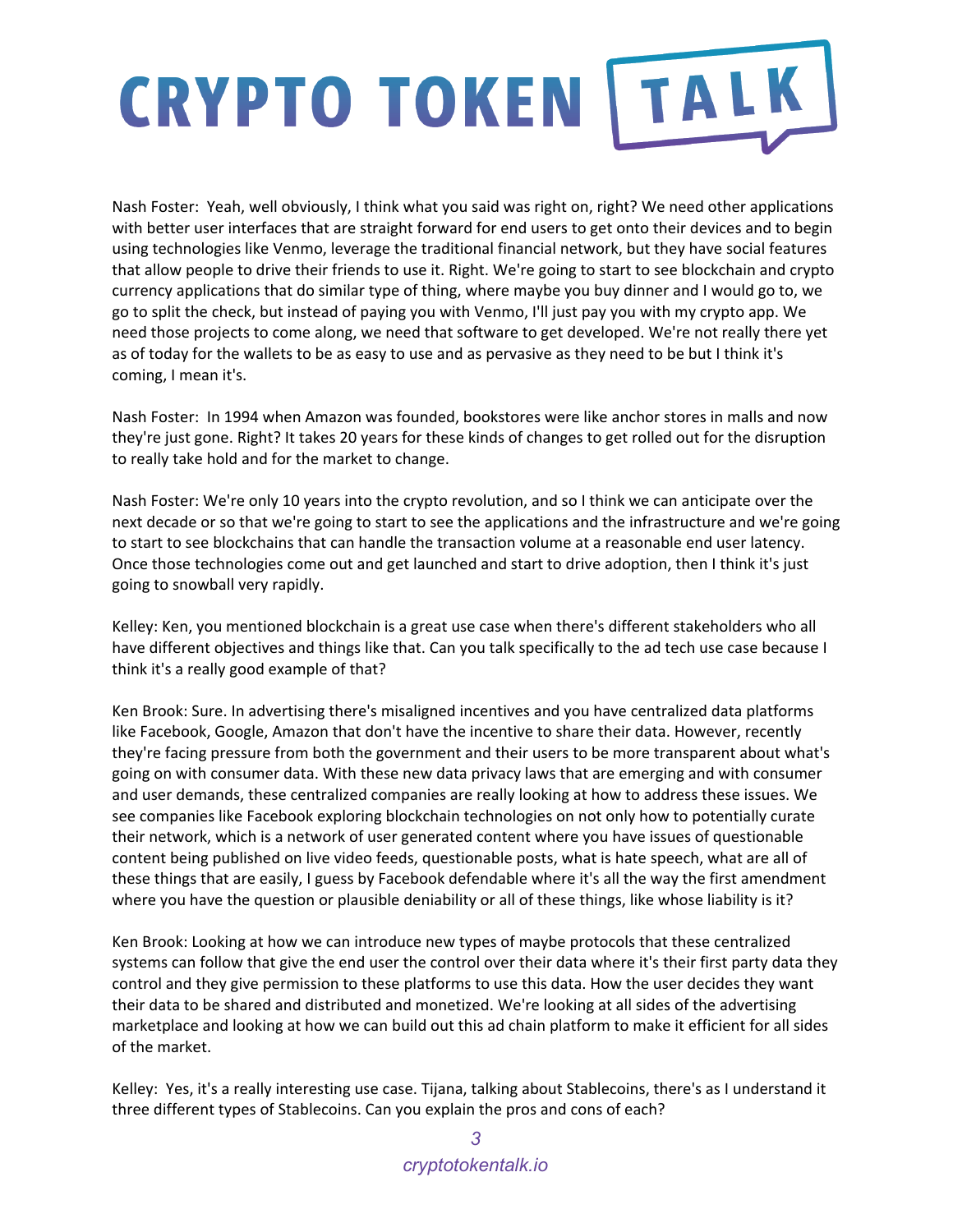Tijana Gertner: We have Stablecoins that are based on [inaudible 00:10:11] currencies such as the US dollar, such as Yen or Euro, but they lack scalability, a lot of it. We have algorithm based such as Anchor that they usually have a problem with their peg value, with how they're going to express it, sorry. As well as a problem with the actual transparency of the system. We also have cryptocurrencies that are pegged to things like oil or gas or silver or gold. Again, a problem with scalability exists there. You have to, when it comes to cryptocurrencies, one of the reasons because I see it that way is because we are pegged on algorithm, but the future of Stablecoins lies there.

Tijana Gertner: You need to create an algorithm that can express the stable index of value that won't shift every time there is any market volatility, or a small event that does actually shakes the market, that changes the demand or other conditions. When it comes to Stablecoins and when it comes to their pluses and minuses, the biggest finest right now isn't what they're being pegged to or the type of the Stablecoin, is actually the lack of transparency, of liquidity and the lack of trust because we've seen the biggest market players being pegged to the USD. That's although stable, not the most stable currency in the world and it can't guarantee that it will remain where it is, and it does lose purchasing power on a yearly basis. It losses about 2.5 of it, which you shouldn't be in risk of when you're using a Stablecoin that's using an algorithm to create a stable index.

Kelley: Nash, crypto exists at a unique intersection between computer science and Economics. I know your team is full of mathematicians, and it seems like there are limited number of real experts, what can be done to create a better understanding of the potential for end users?

Nash Foster: Yes. Our experience with crypto has been that a lot of the projects are very ad hoc, right? I think it's traditional, it goes all the way back to Sitoshi, right? Where I think everybody believes that he was a fairly well known photographer, but then the network was obviously built in a very decentralized way without necessarily having people with tons of experience in either network engineering or economics or what have you.

Nash Foster: We have tried with our CDelta project for example, we've tried really hard to bring in the expertise that's needed in order to create a platform that can appeal realistically to end users, to merchants and can be usable at scale. I think that's one of the things that sets us apart from other projects is, we're trying to be fairly realistic about monetary policy, and the role of governance organizations, it's essentially fulfilling the kind of central banking function for Cryptocurrency.

Nash Foster: The role of stable point project is very important I think in terms of helping to create markets that people can get into and move out of. As you know, projects like ours and others mature I think we're going to see more and more people with a variety of different backgrounds getting interested and getting involved.

Kelley: For sure. Ken, there's a lot of projects that may be dabbling with blockchain technology, and it may not be the best solution. When do you actually need blockchain versus not? I know you've seen this in your own business in some things you do using blockchain and others you don't.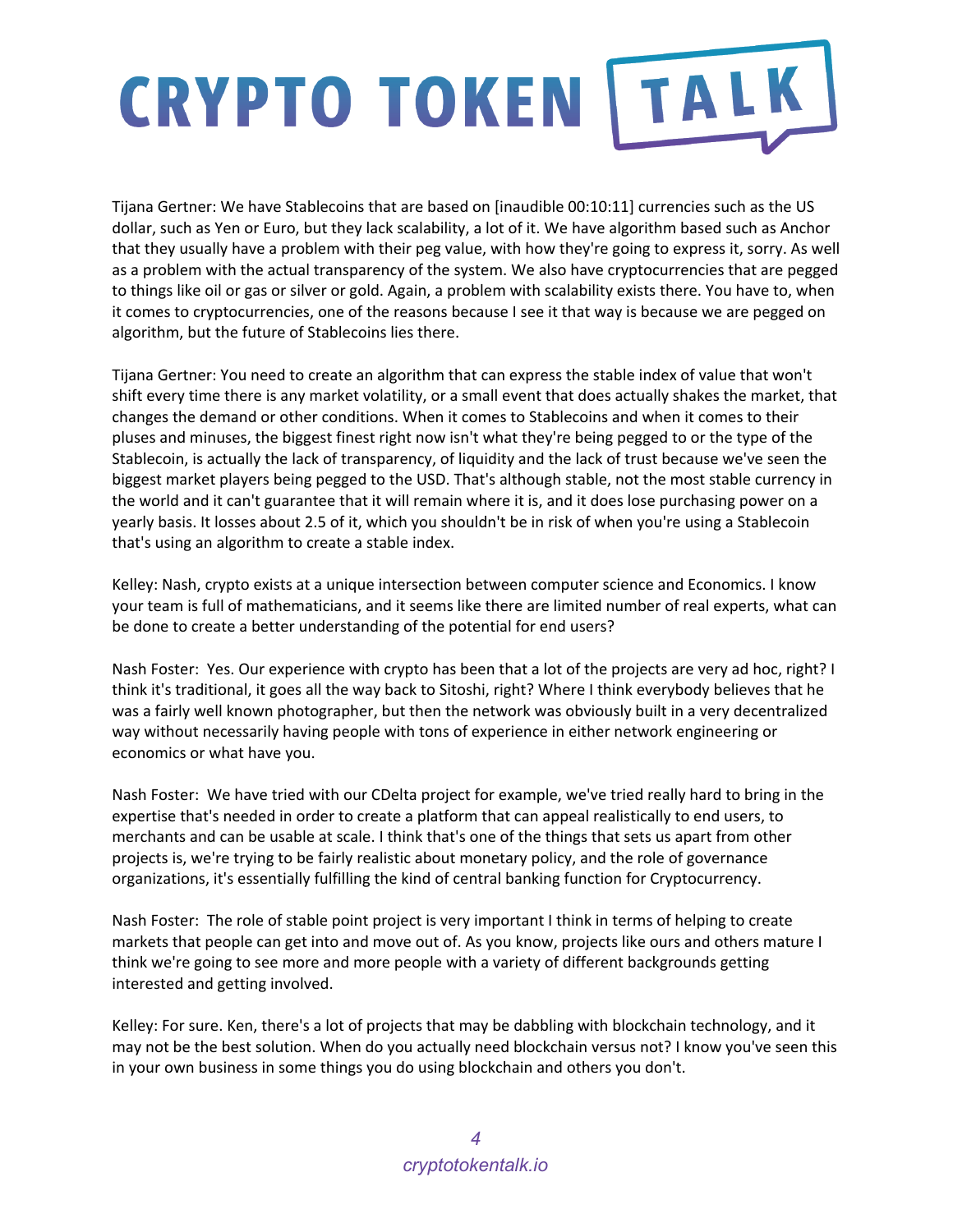Ken Brook: Sure. It makes sense to explore, maybe introducing a blockchain into your business model. If again, you work with different parties that have misaligned incentives where you can introduce a new incentive for them to inter-operate together and to actually coordinate and work together more efficiently.

Ken Brook: Going back to the previous question, the novelty of blockchain is really just the combination of existing fields of expertise, mathematics, cryptography, legal governance and policy and of course code. What's fascinating about it is it's a combination of all of those things where when you're executing code, if there's a function that's executed it's not just binary ones and zeros, it's actually doing something that impacts all of those different fields of expertise where you have to win design a crypto economic system. You have to think about, okay, at a global scale, what is this going to do? If there's a currency involved or digital assets involved, you have to go into it with security in mind, you have to go into it with almost the gamification of the system. Can it be gamed? There's tokenomics, so there's these new primitives that are introduced into regular architecting software.

Ken Brook: I think that's what's really appealing about the ability to build something that changes, it changes the paradigm for many industries and I think it's going to touch on everything. That's what attracts a lot of people. That's why a lot of people come to these events because they're really curious about, okay, what is this and how is it going to impact me? Or how can I be involved in this new way of thinking, this new way of designing systems, this new way of economics?

Ken Brook: For our industry, we're looking at how can we bring users, advertisers and content creators and publishers together and how can we have them utilize something that is fair, where users control their data, but yet they still have access to the free content of the Internet? And how can advertisers continue to fund the free internet without being defrauded? And how can you have a thriving ecosystem of independent companies or groups that can survive outside the duopoly of Facebook and Google? How do we create content and distribute content without it being manipulated or without having misaligned incentives or without having people understand what's going on? Blockchain is a serious technology that could be a potential solution to a lot of the issues that we face as an advertising startup.

Kelley: It's interesting in advertising because some of these stakeholders don't actually want the transparency of the blockchain might provide, right?

Ken Brook: I mean, arguably, the same thing and finance where you have all the middle men, there's the middle market, funds or lenders and all of a sudden with this new economic primitive, they're obsolete or they see this is a more efficient system.

Ken Brook: In many ways I feel like we're building out parallel universes. Like we're building out a parallel system that proves that it's more efficient than the legacy system and only until the legacy systems realize that this is in fact a more efficient way, will they start to jump ship or start to accept their fate and either innovate on their own selves or just go away quietly or jump into this new world of crypto. We're building out a parallel way to do online advertising and we're proving out the value through just case studies and just continuous education.

Ken Brook: Our industry is entrenched or you have the holding companies of the advertising agencies that dictate what, how the money is being spent, so they influence the rest of the industry. They make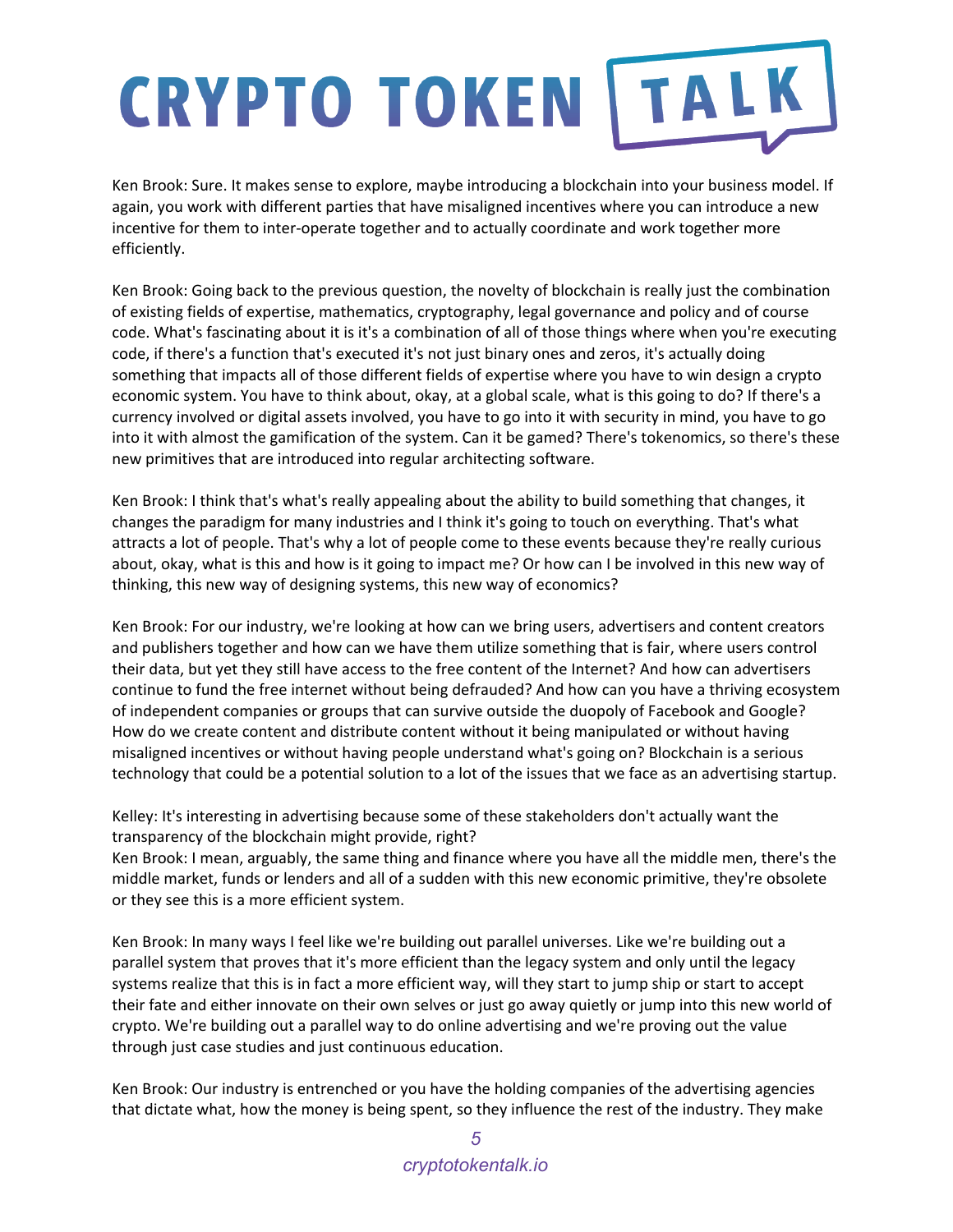money by obscuring what's going on. There's margin and mystery and so they don't necessarily like the idea of full transparency, they don't necessarily like the idea of direct payments to publishers where they have a stake in all the vendors in between. They own the middleman that they pay so they get a cut, and it's interesting. It's still an ongoing experiment really but we're proving now that this new infrastructure, this parallel way of doing it is working and it is more efficient than many of the legacy systems that continue to drive the industry.

Kelley: Ken mentioned some of the challenges of showing a new way of doing things. What are some of the biggest challenges that you think blockchain projects are facing today or what are some of the hurdles that you've had to overcome in your own project?

Tijana Gertner: When it comes to Stablecoins, one of the biggest problems is the actual regulation because most countries still claim that all Stablecoins are securities and it's not just in the U.S. it's in many countries of the world. What I see as the solution to that problem is actually using blockchain experts to working with the blockchain industry to create new laws, new regulations so that the system can accept what we're doing. I mean, blockchain isn't new anymore but it's still isn't regulated properly and more countries realize that they need to work with the people who are actually in the industry in order to bring proper just regulations.

Tijana Gertner: The faster it's going to go, the faster the adoption is going to go because it will bring you more trust into the system. Because people who are purchasing crypto now are still the early adopters. We need the crowds. We need people to understand crypto, and for that to happen we need to be regulated entity simple. We can't say that we have this super complex system that just we can understand and expect people to use it on an everyday basis. That's just not going to happen, so we have to do, to work a bit on education as well.

Kelley: For sure. Awesome. Nash.

Nash Foster: All the challenges from blockchain projects?

Kelley: Yeah. Again, what are the challenges that you've heard of?

Nash Foster: What are the biggest challenge, sorry.

Kelley: You personally, what have you had to overcome as well?

Nash Foster: Well, for us one of the biggest problems just as an organization is actually hiring. Finding great people, bringing them into your organization is one of the things that we spend the most time on. We've got a lot of internal process for doing that, but I think in general, it's a big challenge to find people who they understand protocols, they understand how networks work, they also understanding crypto and enough math and economics to be useful on these projects. It's pretty nontrivial.

Nash Foster: I think another area where blockchain projects really struggle is the systems in the work integration side. Most blockchain projects take a very ad hoc approach to this where there are, if we write a piece of software and put it out there, then people will run it on their machines, and it's going to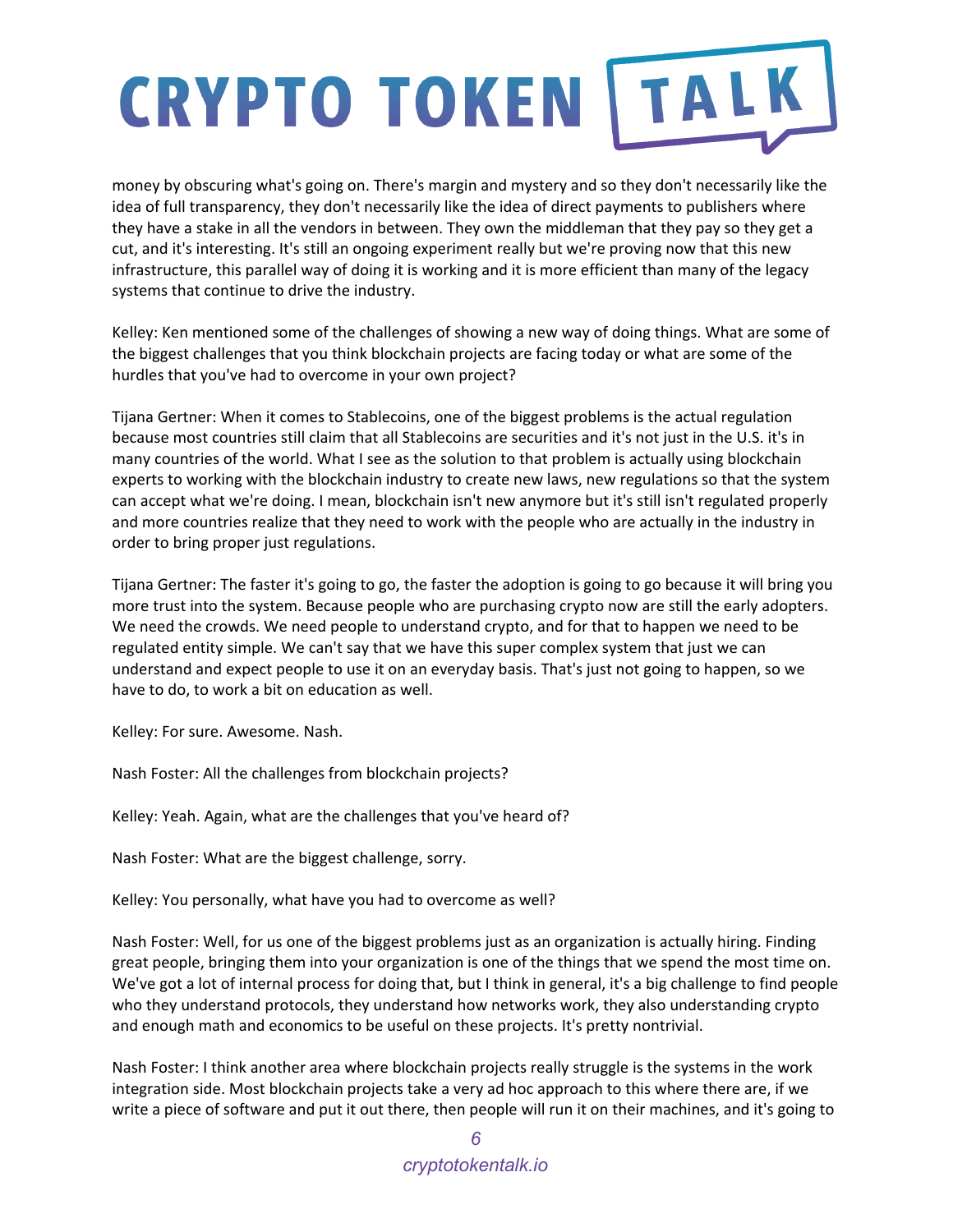be good enough. The reality is that if we want to compete against networks at global scale, the Swift guys for international transfers, payment that works in other countries, these guys have large stacks of machines, and tier one and tier two data centers all across the world. We're not gonna, blockchain is not going to get there by beaten PCs running in some guys garage at the end of his DSL line. Right?

Nash Foster: Figuring out how to maintain decentralization and at the same time build the physical infrastructure that's necessary to actually process the world's payments, I think that's the biggest challenge right now just in terms of making it usable for real use cases at the point of sale for retailers, for payroll is a huge thing where blockchain would be excellent for that but the reality is that you couldn't do payroll.

Nash Foster: On the current blockchain there's just not enough transaction volume available. Either you get ADP wants to adopt it. Sorry, like we don't have the transactions for you. I think that's probably the biggest challenge that's out there today.

Kelley: How far into the future do you think it will be, where we'll see real world solutions that are easy to use and available like payroll services?

Nash Foster: Well, I think generally in the software industry my experience has been that new solutions make about 10 years to really fully develop and become fully adoptable in the mass market. Right? If you look at, if you could go all the way back to the original spreadsheets that came out when PCs were first introduced, it took 10 years for accountants to figure out how to actually use the spreadsheet but after 10 years every single accounting firm had a PC with the spreadsheet on it running Lotus one, two, three or whatever it was.

Nash Foster: I think for crypto, that's where we are today. This is, we're a couple of years in, I think we've got about a decade left. Projects that are coming out now are going to eventually become adoptable by the mass market, but it takes about 10 years for all that stuff to flush out, for the different relationships and the sales partnerships and marketing your branding and all that stuff to take effect and for end users to become sufficiently aware of that they actually buy into it.

Kelley: All right. Ken, any closing thoughts on mass adoption?

Ken Brook: I think we still need to reduce the friction for people and companies and industries to interact with blockchains. Again, that's going to be in the form of second layer solutions, better UI/UX, maybe handling more of the burden of managing a wallet or there's just a lot that you have to go through to even begin to use decentralized applications. We've seen that in the form of lack of adoption where there's been significant development and it's all been done in a way that will benefit the industry overall. We'll start to see what works, what doesn't work. We'll continue to see more infrastructure, more efficiencies in the second layer to help onboard users.

Ken Brook: I really feel like we're still probably two to three years out from user adoption and then maybe three to five years out from any significant level of adoption. I think we'll all agreed that it's going to happen. It's just when and how. We're all here and excited, so I think my closing remarks is we'll just keep going and keep building.